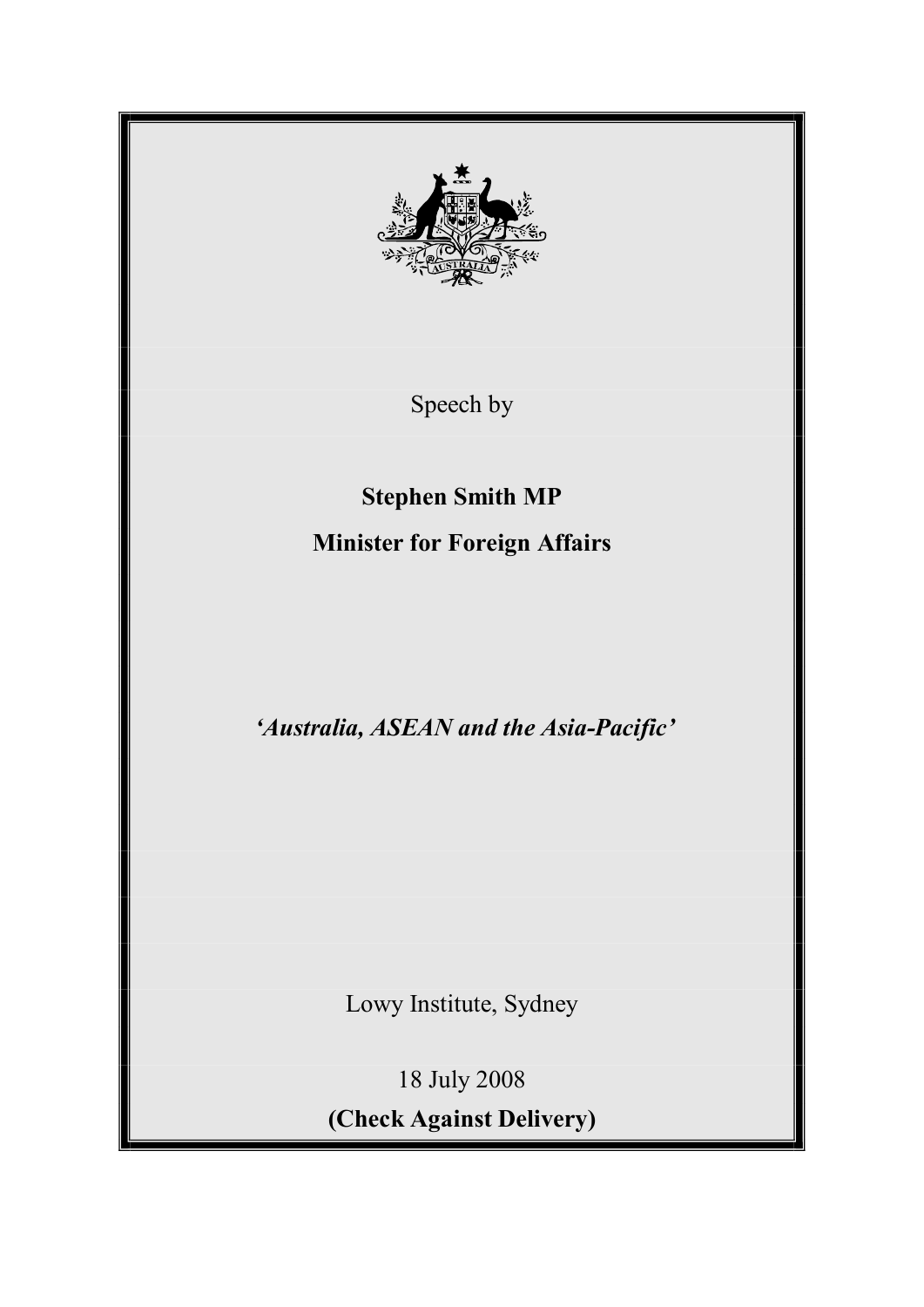### *Introduction*

Thank you, Alan, for that introduction.

Thank you also to the Lowy Institute for giving me the opportunity to speak to you about Australia's engagement with ASEAN and the wider Asia-Pacific region.

Next week, I'm travelling to Singapore to take part in a series of ASEAN related meetings.

It will be my first opportunity as Foreign Minister to participate in Foreign Ministerial meetings of the East Asia Summit, the ASEAN Australia Post Ministerial Conference and the ASEAN Regional Forum.

This provides me an opportunity to reflect on some of the history of Australia's engagement in our region; our continuing work with ASEAN, the ASEAN Regional Forum, the East Asia Summit and APEC.

It also provides an opportunity to reflect on the avenues through which we can help shape for the better the future of our region.

1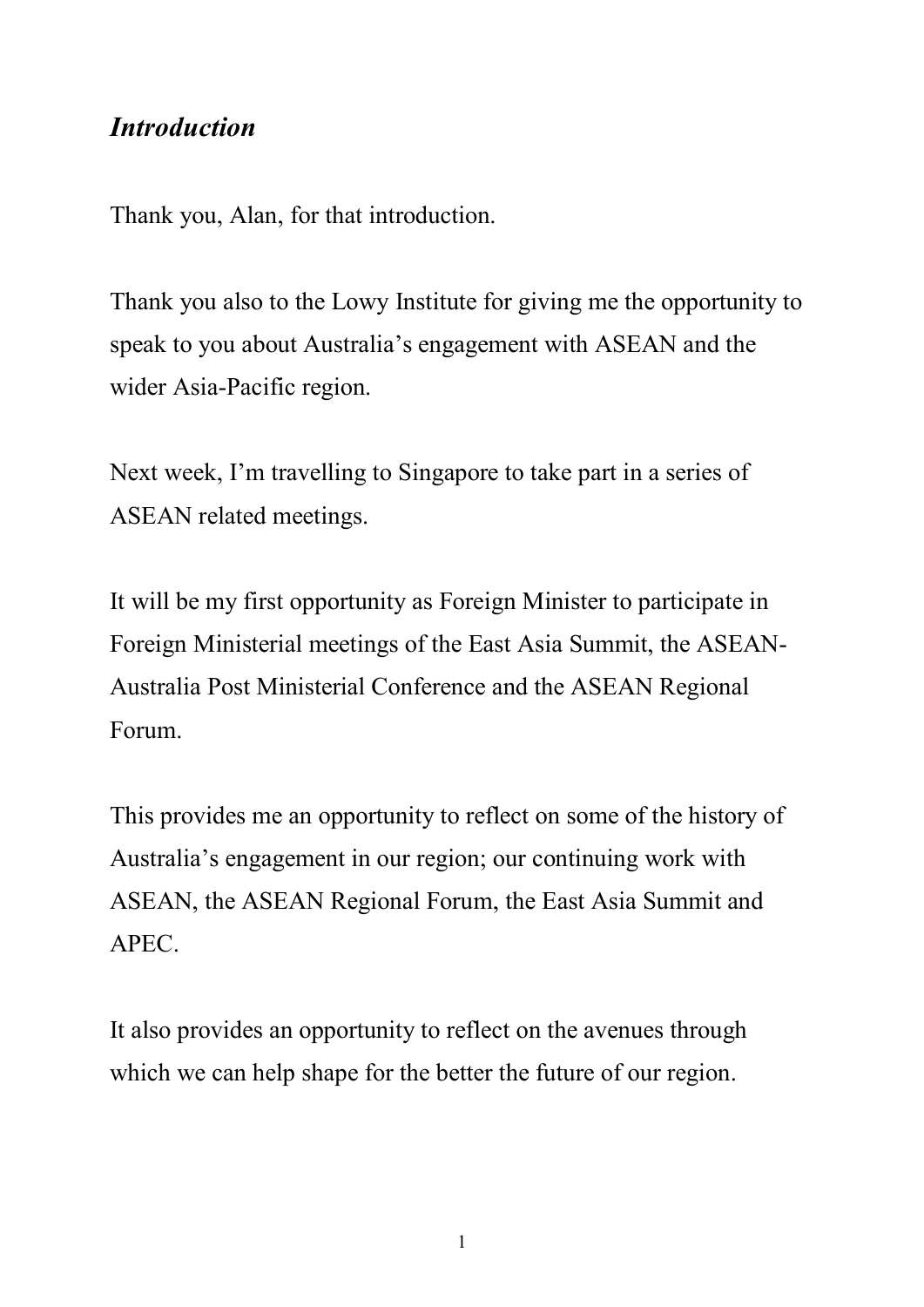## *The Asia Pacific Century*

Global economic and strategic influence is inexorably shifting to the Asia Pacific.

Within Asia we have the world's two most populous countries, two of the top three economies, the largest democracy in the world, and the country with the largest muslim population in the world.

China and India are adding their enormous energy to the already considerable economic strength embodied in Japan and Korea.

By 2020, it is forecast that Asia will account for around 45 per cent of global GDP, one-third of global trade, and more than half of the increase in global energy consumption.

By 2020, 56 per cent of the world's nearly 8 billion people will live in Asia.

Asia's surging growth is driving Australia's own economic prosperity.

In 2007, Australia's total global merchandise trade stood at over A\$350 billion. Of that, over A\$200 billion, nearly two thirds of our merchandise trade, was with Asia.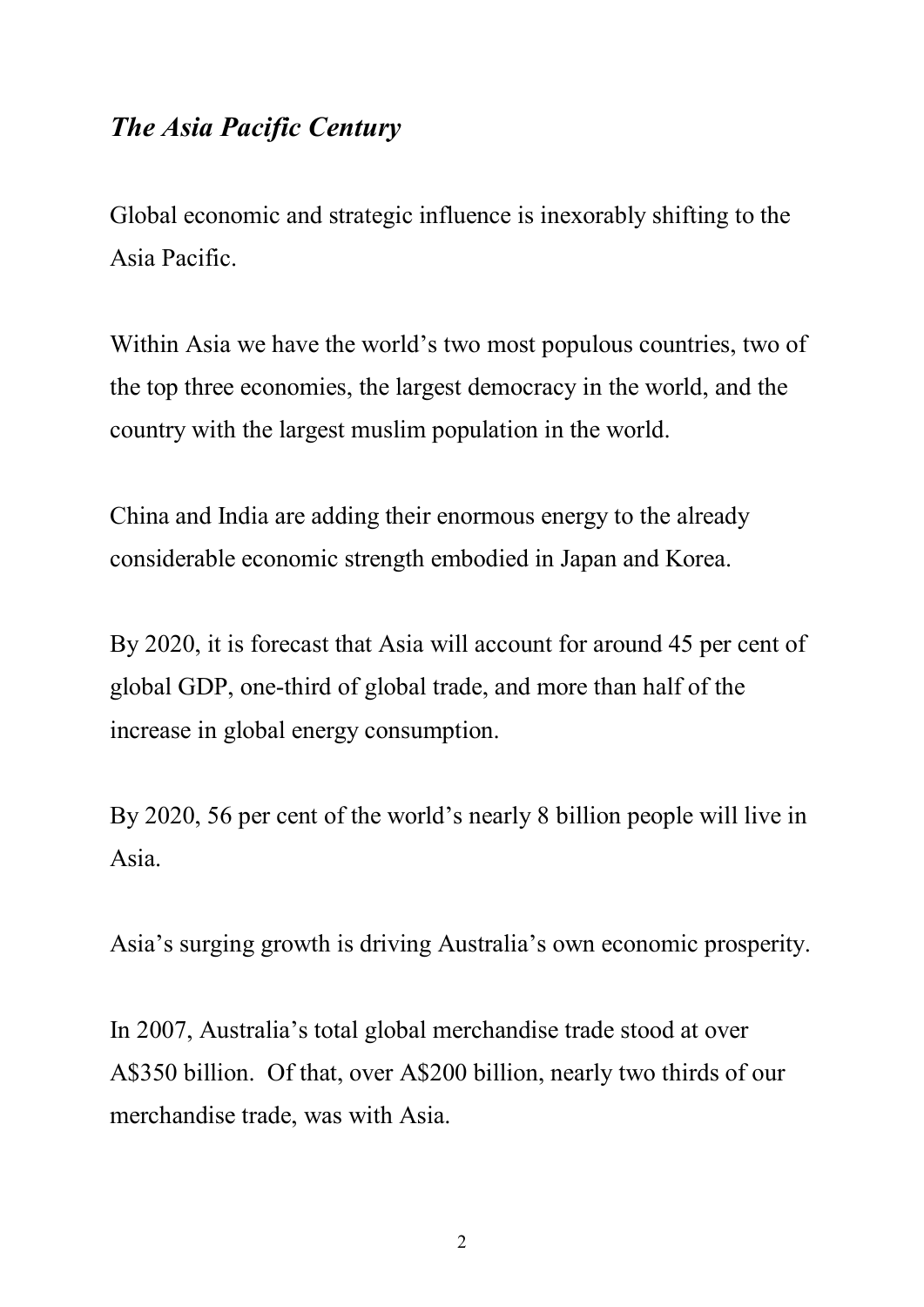In ASEAN itself, we have also seen comparable economic and demographic growth.

The shift, however, is not just economic or demographic. It is also strategic.

Three of the world's five largest military forces, China, India and the Democratic People's Republic of Korea, are located in Asia. The other two, the United States and Russia, have very substantial military forces in the Pacific theatre.

East Asian military spending alone is now equivalent to that of all the European NATO countries combined.

With this transfer of economic and strategic influence comes an expectation of, and the actual exercise of, greater political influence.

South East Asia will always be critically important to Australia's strategic, security and economic interests.

How South East Asia adjusts to the shifts in economic and strategic power and influence in the Asia Pacific in the coming decades will shape Australia's strategic environment.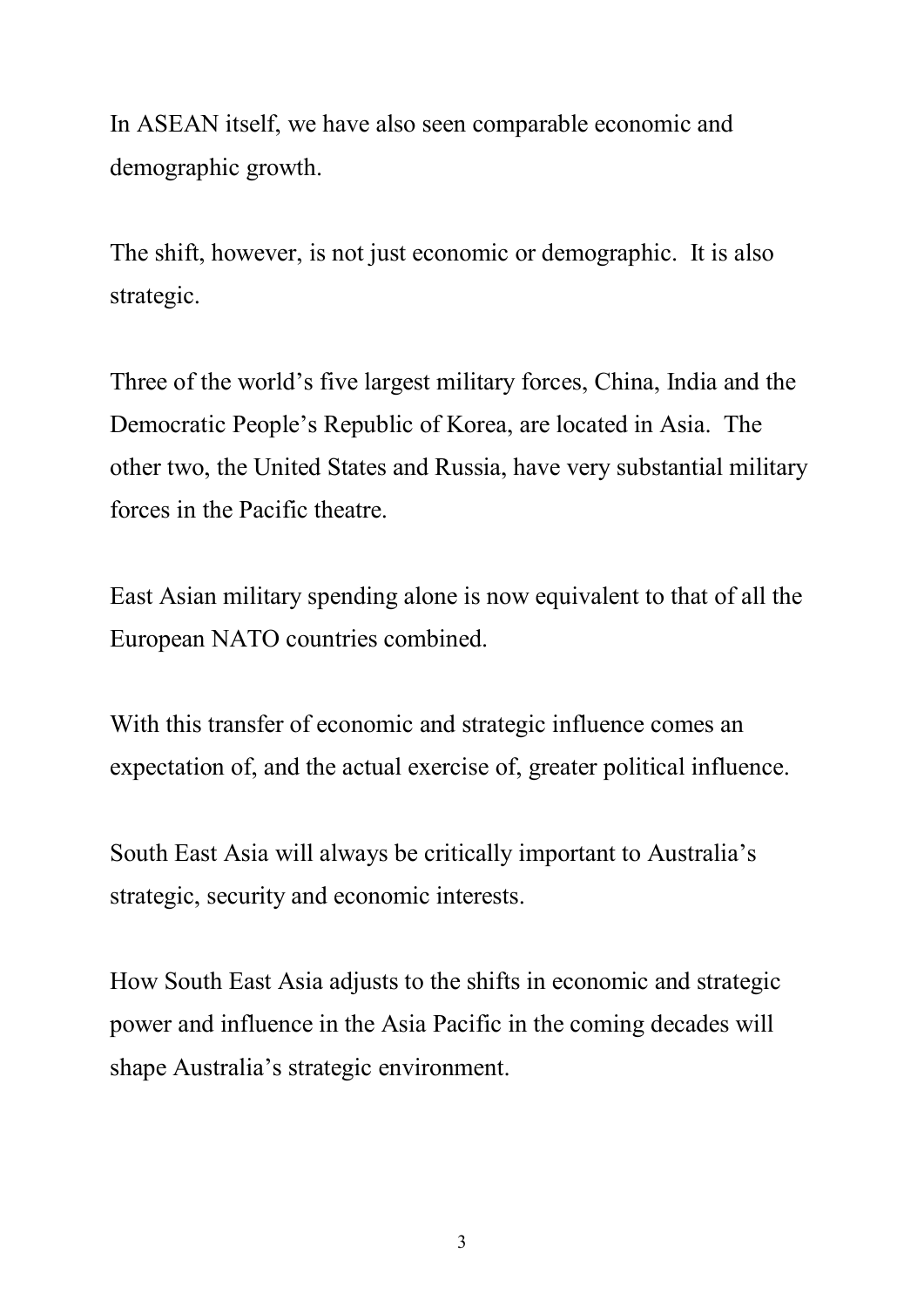The continuing rise of China and the emergence of India will almost certainly produce the most significant of these shifts.

Our security and prosperity will hinge to a significant degree on the political and economic development of our friends and neighbours in South East Asia.

# *Australia's Engagement with the Asia Pacific*

Australia has a responsibility to work with our region to ensure we are collectively well-placed to advance our common interests. It is unambiguously in our long term national interest to do so.

Comprehensive and active engagement with the Asia-Pacific region is one of the three pillars of the Rudd Government's foreign policy approach.

The Australian Labor Party in Government has both the history and the form in recognising the importance of actively engaging with Asia to advance Australia's long-term national interests.

In the 1940s, a Labor Government under the leadership of Prime Minister Ben Chifley and Foreign Minister Doc Evatt supported Indonesian independence at the UN.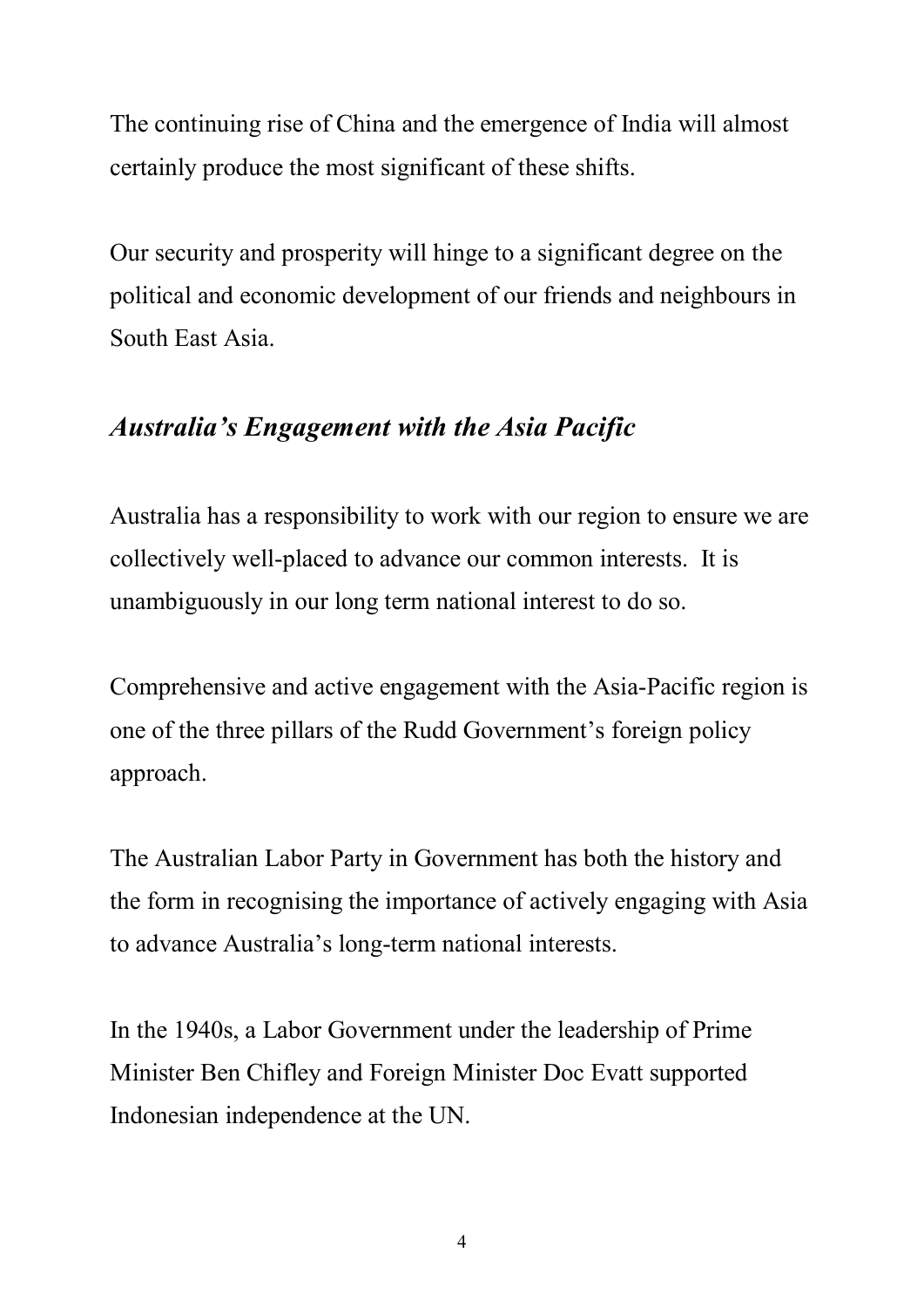In the early 1970s it was Gough Whitlam, then Opposition Leader, who famously visited China when it was not quite so fashionable to do so. On coming to government, the Whitlam Government's decision to establish diplomatic relations with Beijing represented a real watershed in Australia's approach to Asia.

In 1973, the Whitlam Government became one of the earliest Western countries to establish diplomatic relations with Vietnam after the signing of the Paris Peace Accord. I was delighted to mark the  $35<sup>th</sup>$ anniversary of that significant event when I visited Vietnam earlier this month.

Under the Whitlam Government in 1974, Australia then became ASEAN's first dialogue partner.

In January 1989, Prime Minister Hawke first floated the idea of a regional forum for economic cooperation. A year of Australian diplomatic activity culminated in the holding of the first APEC Ministerial Meeting in Canberra in November of that year.

Prime Minister Paul Keating built on Australia's legacy as an architect of APEC by seeking to elevate APEC from a forum for foreign and economic ministers of the member economies to a forum for Presidents and Prime Ministers.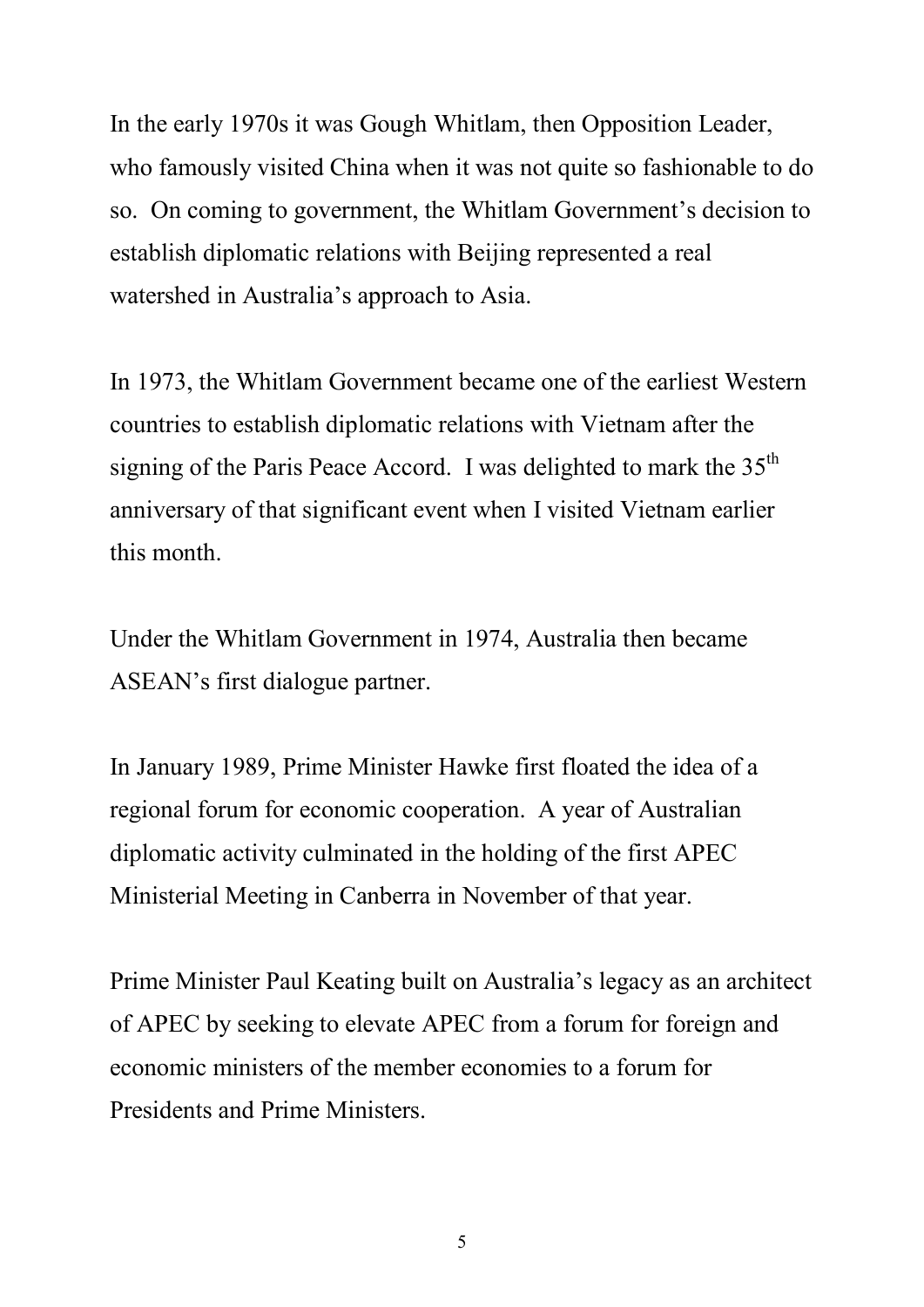Mr Keating personally lobbied key regional leaders, including US Presidents Bush and Clinton. As a result of his efforts, the first APEC Leaders' Summit was hosted by US President Clinton in Seattle in January 1993.

The scheduling of regular APEC Leaders' meetings provided opportunities not just to advance the work of APEC but to strengthen the personal and institutional linkages across the region through meetings between the leaders.

The Hawke/Keating Government also deployed Australia's diplomacy to promote regional peace and security in South East Asia.

The major diplomatic effort led by my predecessor Gareth Evans ultimately led to the very significant signing of a peace agreement in Cambodia, and the engangement of a UN peacekeeping force.

Gareth Evans also pushed for the creation of a regional forum for the discussion of strategic issues, based loosely on the ASEAN Post Ministerial Conference.

These Australian diplomatic efforts were also instrumental in the decision to form the ASEAN Regional Forum in 1994.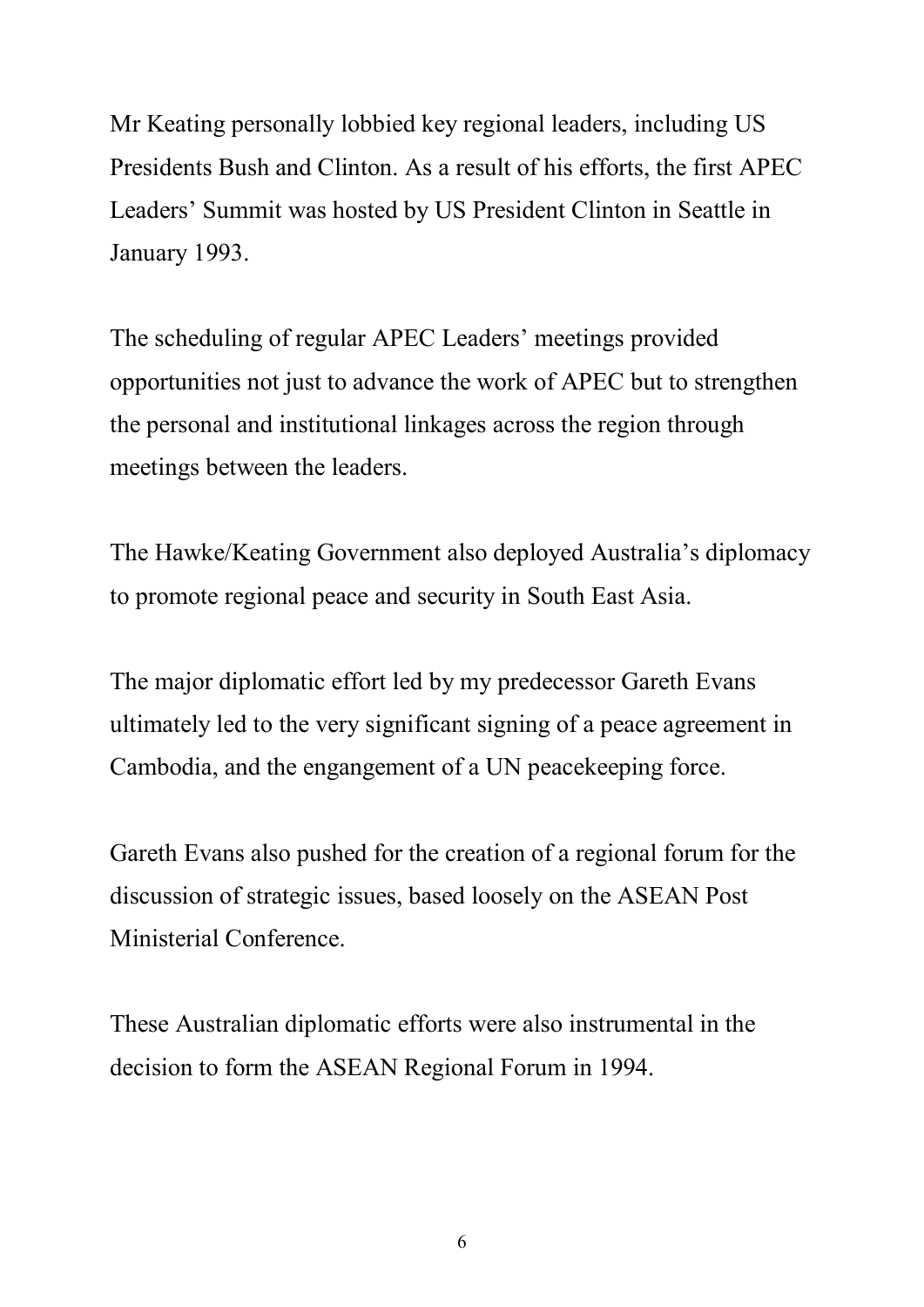#### *ASEAN's Evolution*

ASEAN, created in 1967 with the objective of promoting regional stability and development, is one of our region's oldest insitutions.

From its five original members - Indonesia, Malaysia, the Philippines, Singapore and Thailand - it has grown to embrace ten South-East Asian nations and some 575 million people.

In large measure, ASEAN has made real progress towards realising its founders' goals.

ASEAN has been a vehicle for promoting regional economic growth.

In 1990, its aggregate GDP stood at some US\$350 billion. This year, the IMF predicts it will reach almost US\$1.5 trillion. Over the past 25 years, the combined GDP of ASEAN member countries has grown at an average rate of 7 per cent per year.

In achieving this growth, its members have had to weather the adverse effects of the Asian financial crisis of the late 1990s. This strengthened their joint resolve to increase economic and financial cooperation and reform, including agreement to establish an ASEAN economic community by 2015.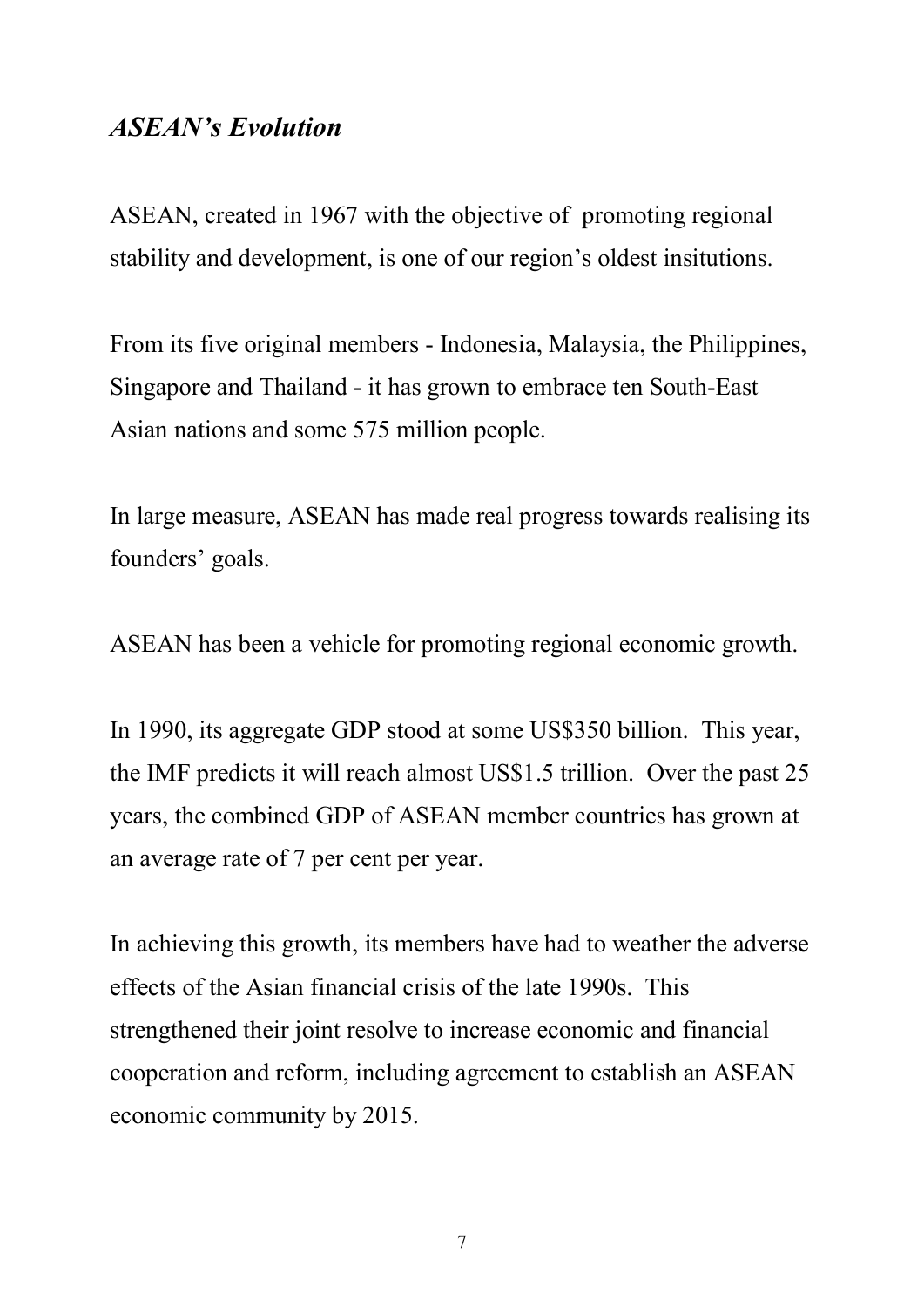ASEAN has made progress toward liberalising trade. It has established an ASEAN Free Trade Area. It is negotiating Free Trade Agreements with key trading partners, including Australia and New Zealand, China, the Republic of Korea, Japan and India.

Since 1967, ASEAN has witnessed considerable political change.

Indonesian's transition to democracy is the most striking recent example. When ASEAN formed in 1967, President Suharto had just taken power, entrenching the military at the centre of Indonesian politics. Today, Indonesia is a vibrant, diverse and open society, and one of the largest democracies in the world.

The ASEAN Charter, signed in 2007, represents a further evolution of ASEAN as an organisation. It illustrates how ASEAN is trying to reconcile its traditional values of sovereignty and non-intervention with internal pressures for reforms in its decision-making processes.

ASEAN has become a hub of regional multilateral forums, including the East Asia Summit and the 'ASEAN plus 3' grouping, where the North Asia countries of China, Japan and Korea, come together on a regular basis for discussions with ASEAN.

In the process, ASEAN has also been a focus for discussion of evolving regional architecture.

8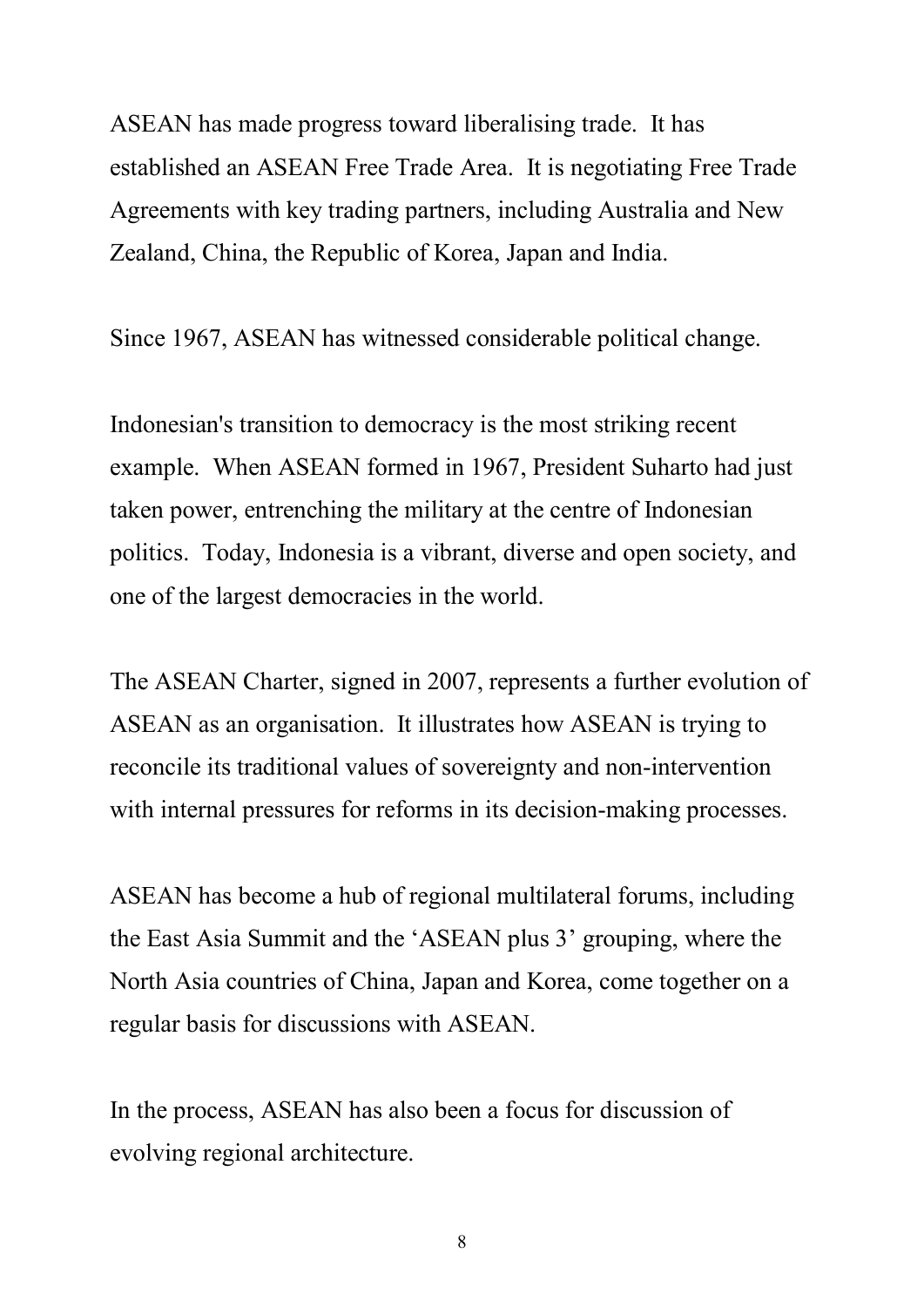In this context, and perhaps most importantly, ASEAN has been steadily building a common identity among its member states as part of its own efforts to build its community of nations.

This is a work in progress.

Achieving such an outcome would be highly impressive.

At the crossroads of the world's great cultural traditions, the region has immense religious and cultural diversity. Its history displays the extraordinary legacies of both China and India. It accommodates all the world's most popular religions.

At the same time, the region is not immune from the ethnonationalism and religious identity politics that we see played out in other parts of the world, and which too often serve to divide communities.

Yet, as their work on designing an ASEAN Charter suggests, the ten ASEAN states are today much closer to their original objective than they were even a decade ago, let alone at ASEAN's beginning.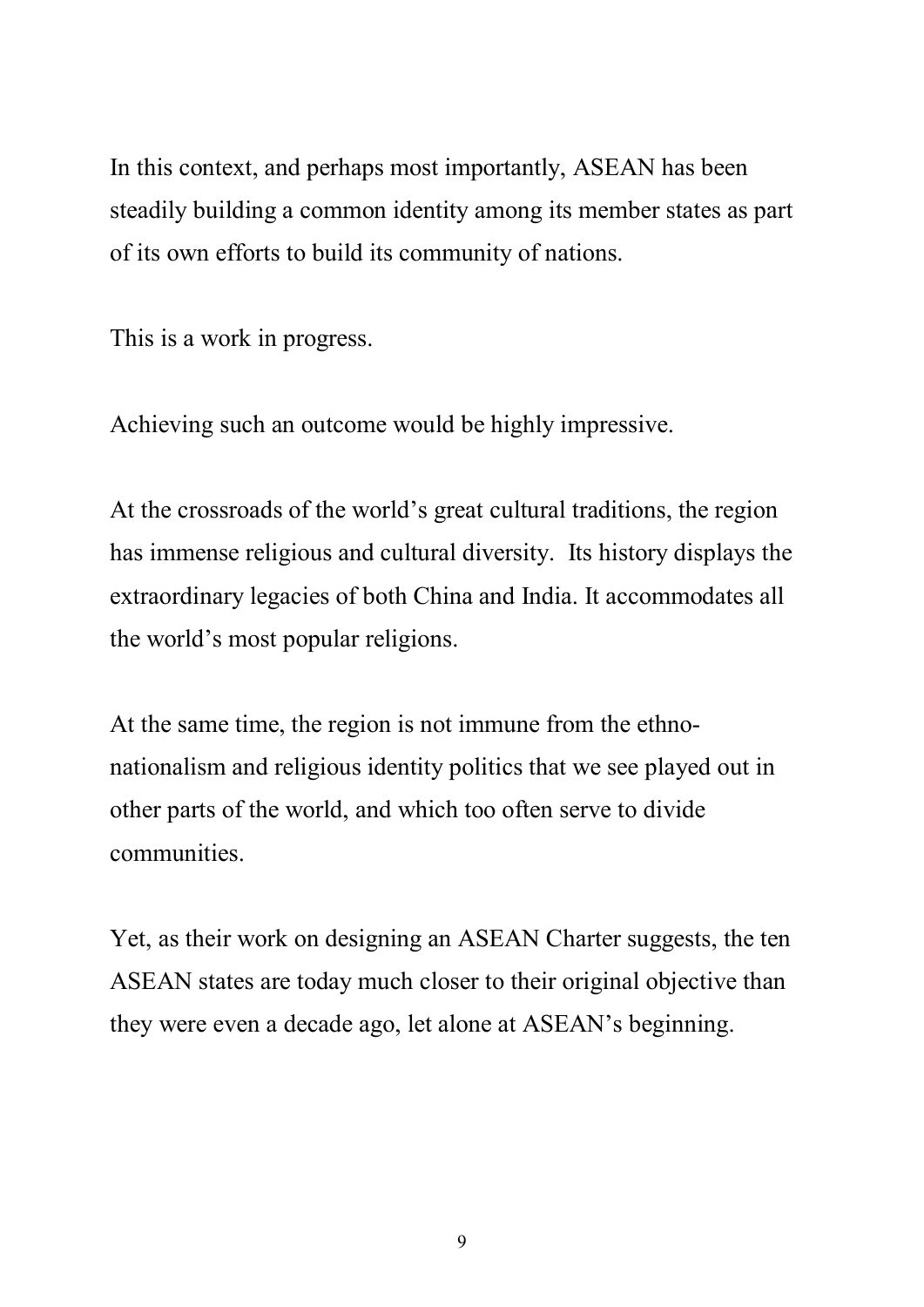#### *ASEAN and Australia*

ASEAN has particular economic and strategic importance for Australia.

Our two-way merchandise trade with ASEAN totalled over \$55 billion in 2007. Our people-to-people links are deep and enduring. There are over 70,000 students from ASEAN countries studying in Australia.

Australia has supported ASEAN and the stability and regional cooperation it has fostered since its establishment.

Since becoming ASEAN's first dialogue partner in 1974 we have invested considerable effort in building this partnership.

In June, Prime Minister Kevin Rudd became the first head of Government of an ASEAN dialogue partner to visit the ASEAN Secretariat in Jakarta.

I met with Dr Surin Pitsuwan, ASEAN's new Secretary-General, in Bangkok earlier this month and welcomed the signature by ASEAN of its first ASEAN Charter.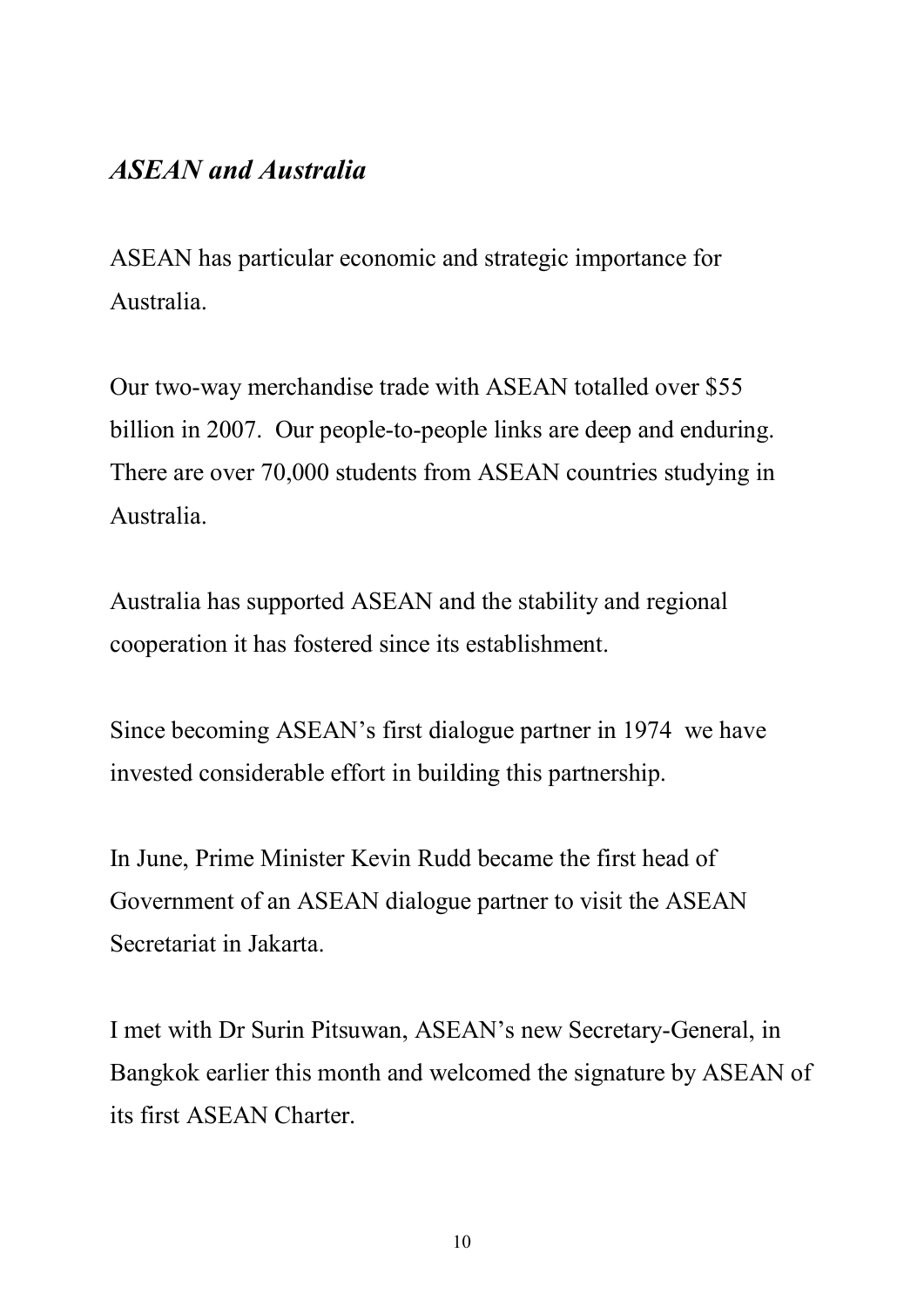There are several key elements to Australia's relations with ASEAN: developmental, economic and trade links, and defence and security.

#### **Developmental Assistance**

Australia has a long-standing development assistance relationship with ASEAN

In 2008-09, Australia's development assistance for the East Asia region will be nearly \$1 billion, most of it for ASEAN member countries, making us one of ASEAN's major development partners.

Our development assistance is both bilateral and regional, and designed to address transnational threats such as people trafficking, illicit drugs, terrorism, infectious diseases and regional economic integration.

During my recent visit to Thailand, I saw at first hand the outstanding work being done by a Thai-Australian collaborative project on HIV and nutrition. The Thai Red Cross AIDS Research Centre and the Sydney-based Albion Street Centre provide nutritional advice to HIV patients and track the progress they make.

Improved nutritional intake has the potential to extend the period HIV patients can remain on first-line drugs prior to moving to more

11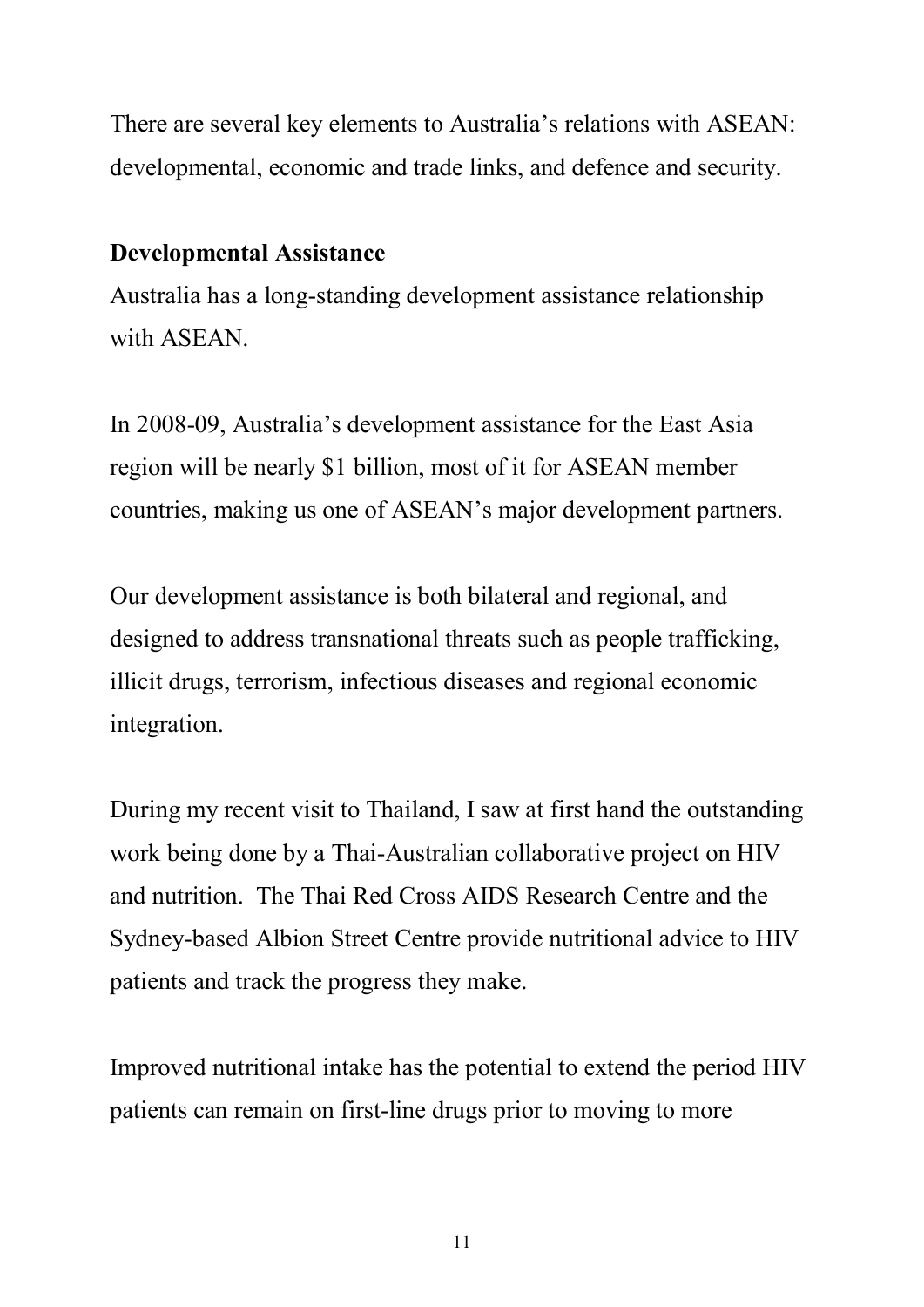expensive drugs. This has the potential to save millions for the Thai Health Budget.

Australia recently announced Phase II of the ASEAN Australia Development Cooperation Program, which will continue to support ASEAN's economic integration, including its goal of establishing an ASEAN Economic Community by 2015.

Australia is ASEAN's first dialogue partner to take a partnership approach to its development assistance program with ASEAN by placing an AusAID official directly into the ASEAN Secretariat to work with Secretariat officials in implementing this important program.

### **Economic and Trade Links**

On economic and trade links, we are currently negotiating a comprehensive ASEAN-Australia-New Zealand Free Trade Agreement, to add to the bilateral FTAs already in place, being negotiated or examined.

An FTA between ASEAN and Australia and New Zealand will strengthen our trading relationship and contribute to stronger investment flows.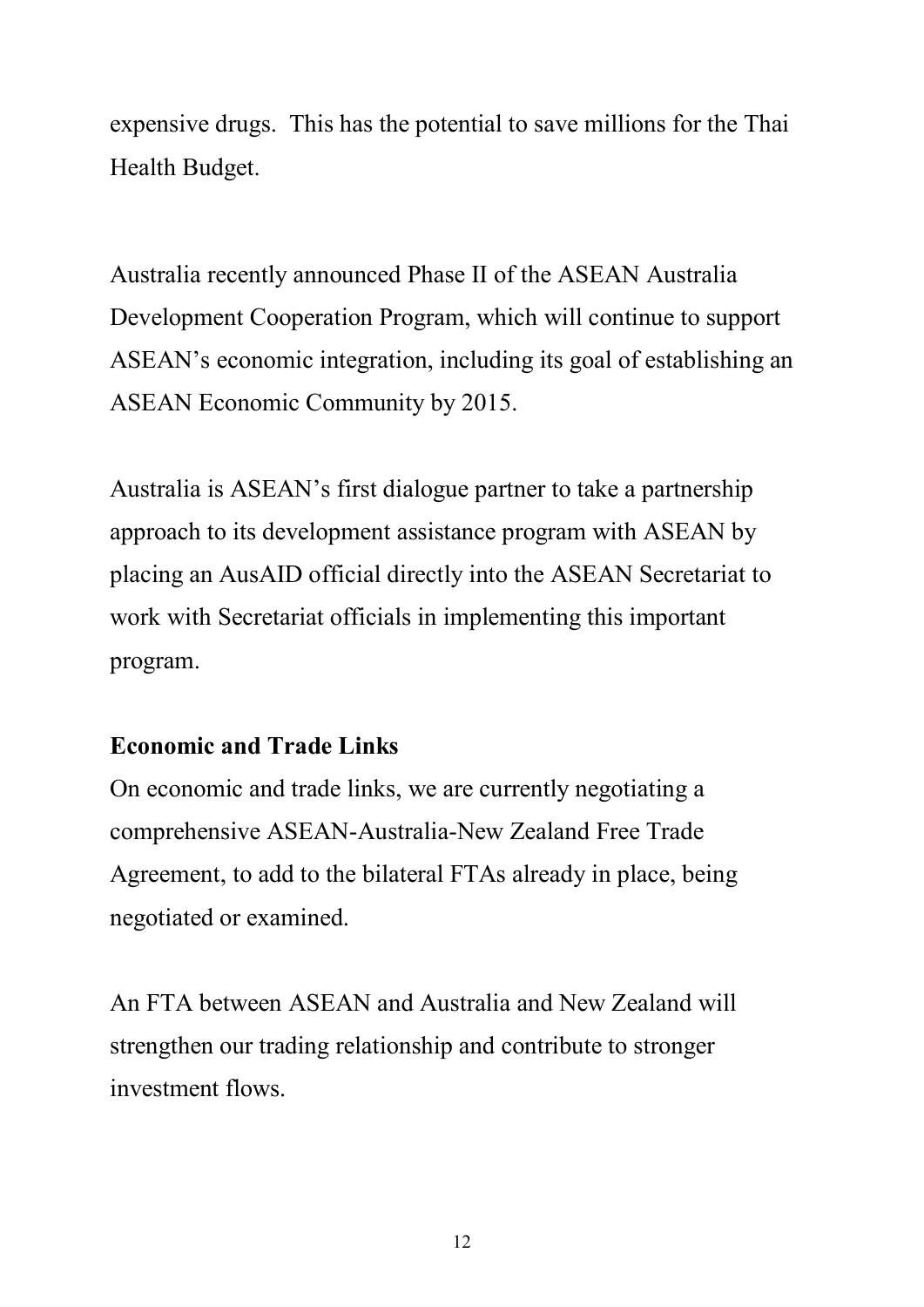It will provide a further platform for our ongoing enhanced economic and trade engagement with our region.

Australia is also pursuing economic outcomes in partnership with ASEAN at the East Asia Summit.

In 2005, Australia became a founding member of the East Asia Summit, the body that groups ASEAN with China, India, Japan, New Zealand, the Republic of Korea and Australia.

The East Asia Summit is a major regional forum that makes a significant contribution to East Asian community building.

It provides the invaluable opportunity for high-level discussions on a broad spectrum of critical issues including energy security, climate change and regional financial cooperation and integration.

Australia is also examining future options for economic and trade integration between the sixteen countries of the East Asia Summit, which collectively account for around 60 per cent of Australia's trade.

Australia supports the East Asia Summit's trade and economic cooperation goals. We will continue to play a constructive role in advancing the interests of this important body.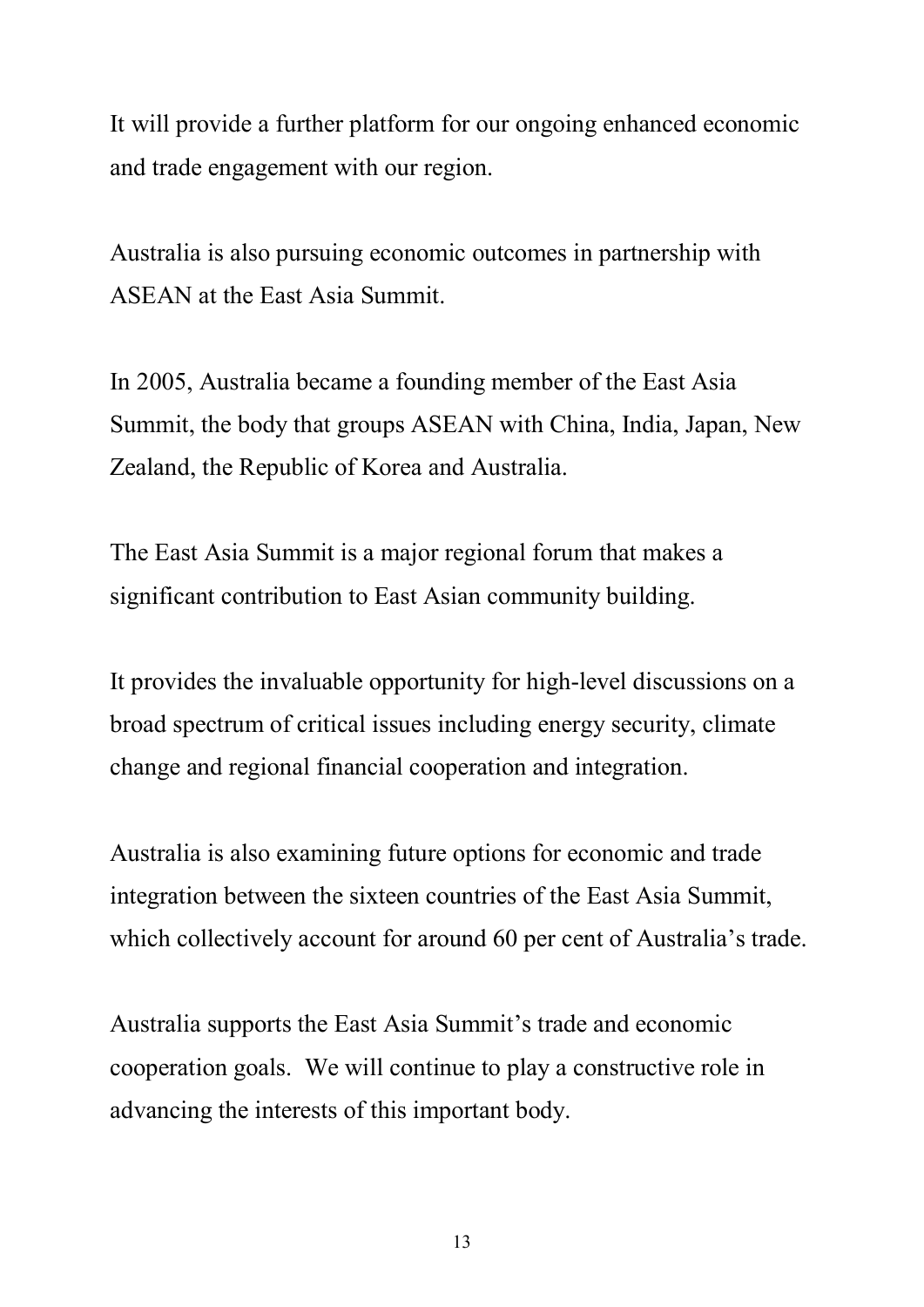#### **Defence and Security**

Our cooperation with ASEAN also embraces defence and security.

The ASEAN Regional Forum, founded in 1994, in part an Australian diplomatic initiative as I noted earlier, remains the region's primary multilateral security forum.

It positively contributes to counter-terrorism, non-proliferation and maritime security capacity building.

It fosters military to military and civilian-military security cooperation.

Both of these are crucial in the delivery of humanitarian assistance and disaster relief, as the tragic events in Burma have shown.

It is important that the ASEAN Regional Forum develop practical capabilities in this area.

We look forward to collaborating with ASEAN Regional Forum partners in practical regional security initiatives, so the region becomes more responsive to its security challenges.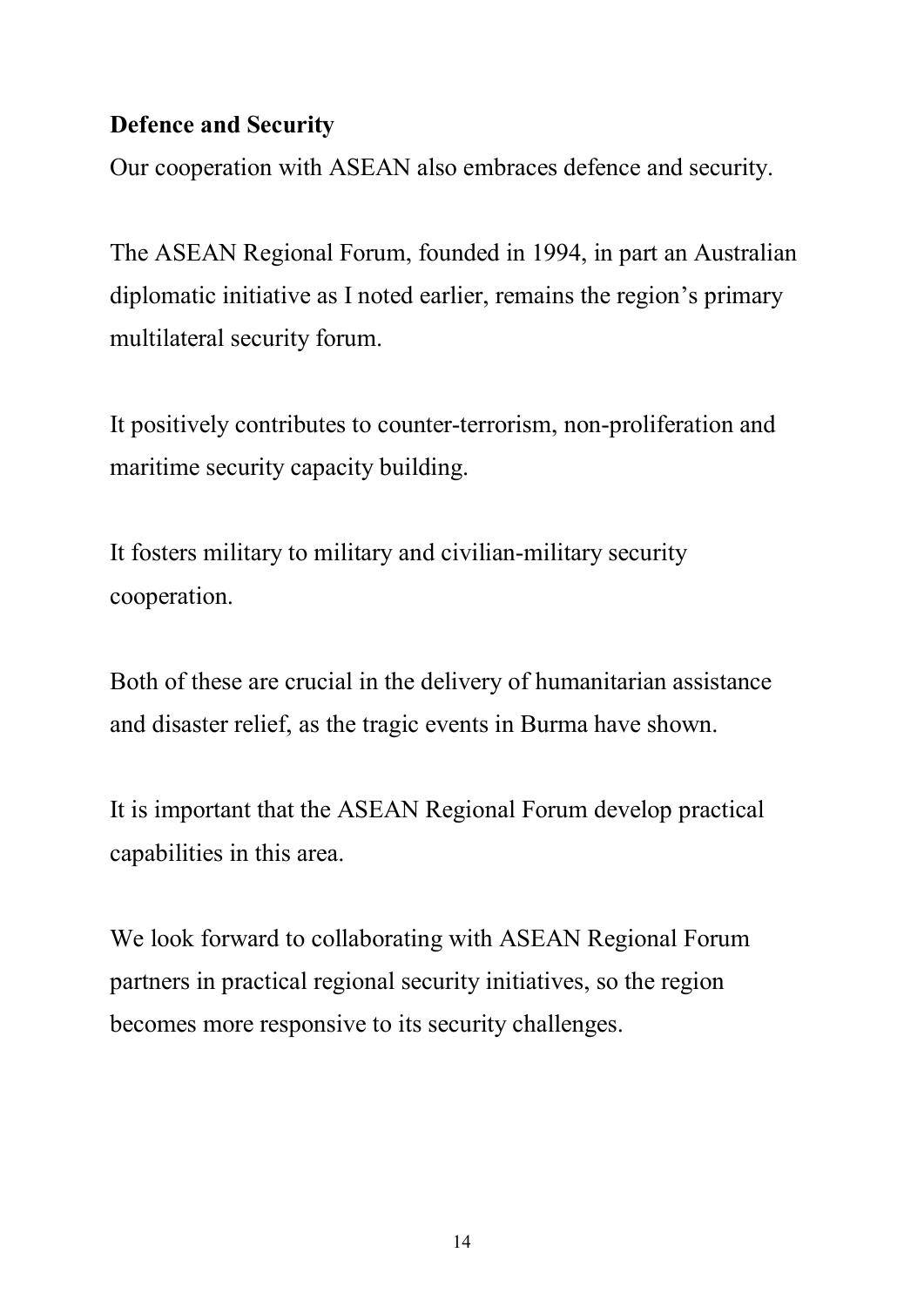In addition to the regional security-related work we do with ASEAN, Australia contributes to regional security bilaterally with ASEAN member states.

Australia has defence relationships with most ASEAN countries.

Close cooperation with ASEAN and its member states is essential for combating the terrorist threat in South-East Asia.

We signed the ASEAN-Australia Joint Declaration for Cooperation to Combat International Terrorism in July 2004, and finalised the Work Programme to Implement the Joint Declaration in June 2007.

Australia and the Philippines signed a Status of Visiting Forces Agreement in May 2007.

The Lombok Treaty, the historic Agreement on the Framework for Security Cooperation between Australia and Indonesia, came into force in Perth on 7 February 2008.

We have concluded counter-terrorism MOUs with Indonesia, Malaysia, Thailand, Cambodia and Brunei.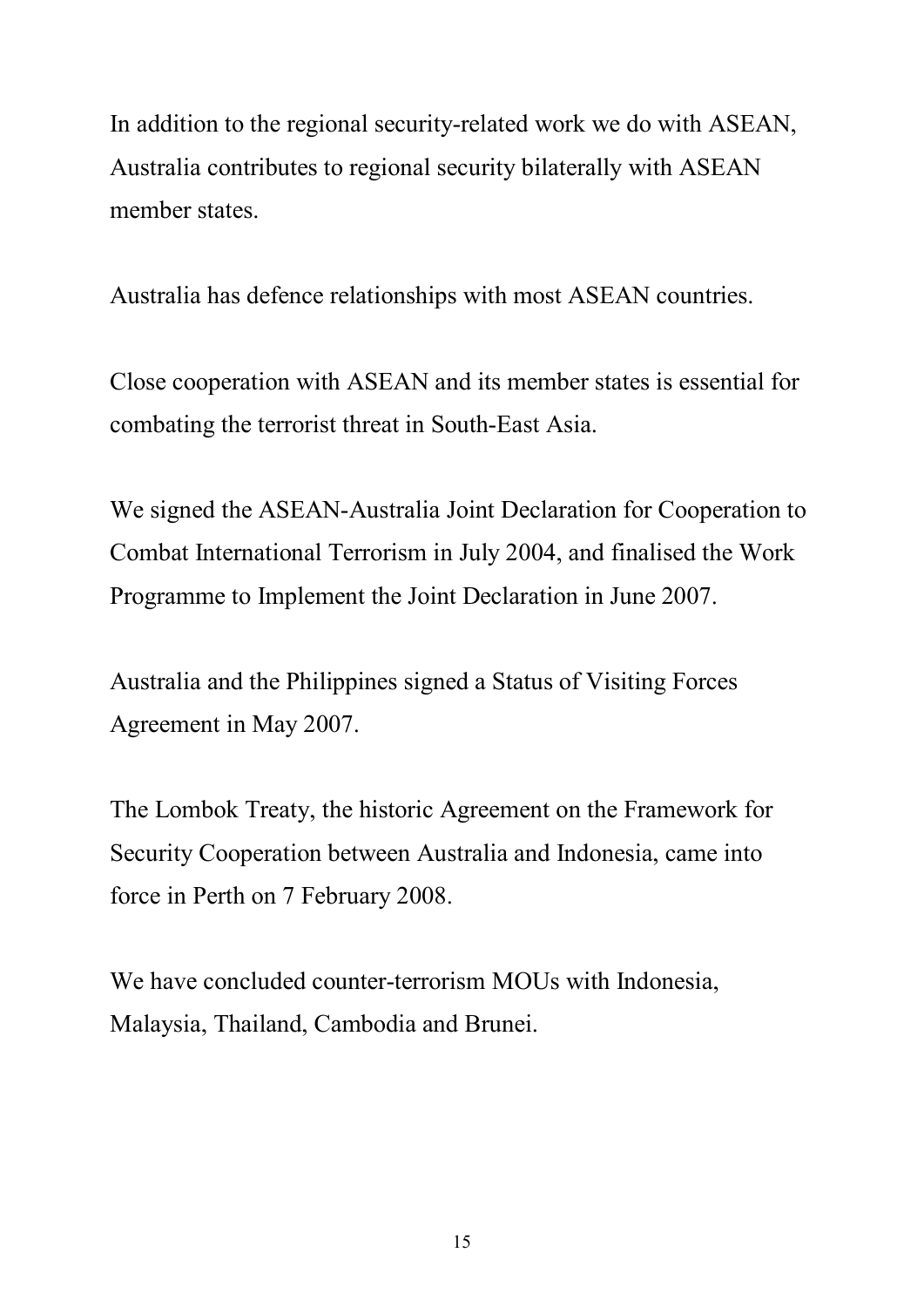We set great store by highly productive counter-terrorism relationships we've developed in South-East Asia, including through the Jakarta Centre for Law Enforcement Cooperation.

This joint Indonesian-Australian enterprise has developed a strong reputation across South-East Asia as a dynamic institution, which builds capacity to counter transnational crime, and also fosters cooperation and networking between officers of regional agencies on cross-border issues.

Australia recognises the great contribution ASEAN has made to regional stability, economic growth and cooperation over decades. It has been pivotal in bringing together the diverse communities of South East Asia to the one table to jointly advance the region's interests.

In outlining for you Australia's essential engagement in Asian regional institutions, there's one more vital element in the Asia Pacific's regional architecture.

That is APEC, whose beginnings under the Hawke/Keating Government I described earlier. Seven ASEAN member States are also members of APEC.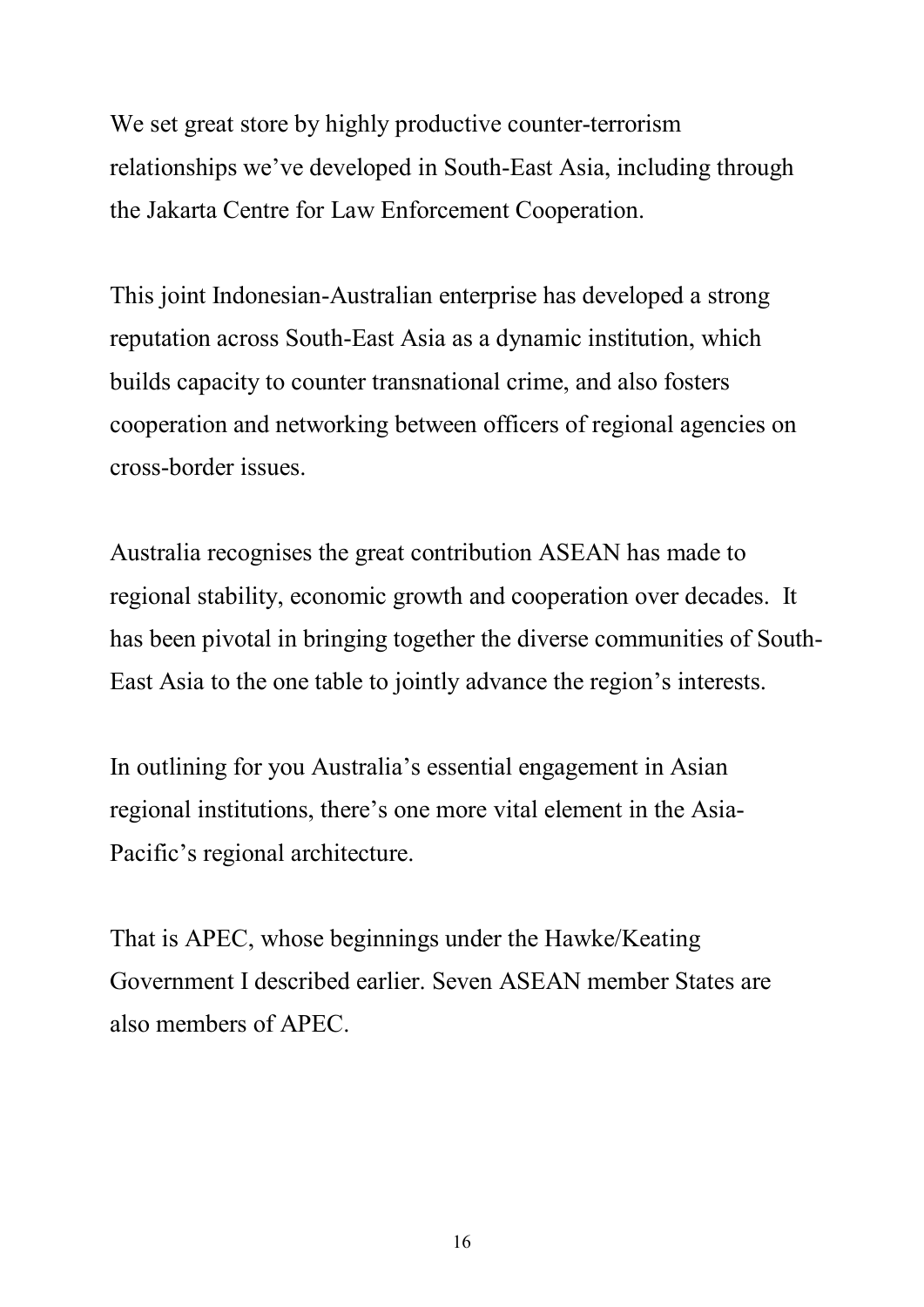### *The Role of APEC*

APEC has developed a strong track record of forging regional prosperity and security.

APEC's annual leaders' meetings remain a key element in creating regional consensus on a range of issues.

APEC reinforces the United States' regional engagement, something Australia regards as essential.

APEC is excellent at its core work: trade and investment liberalisation and business facilitation.

It is now focusing on structural reform behind borders and the possibility of a Free Trade Area for the Asia Pacific.

As well, we are bolstering APEC's human security agenda, strengthening its institutional capacity and we want to bring India into the fold.

Tragedies such as those caused by the Boxing Day tsunami, Cyclone Nargis and the Sichuan earthquake show how urgently our region needs strong disaster coordination mechanisms and effective disaster warning systems.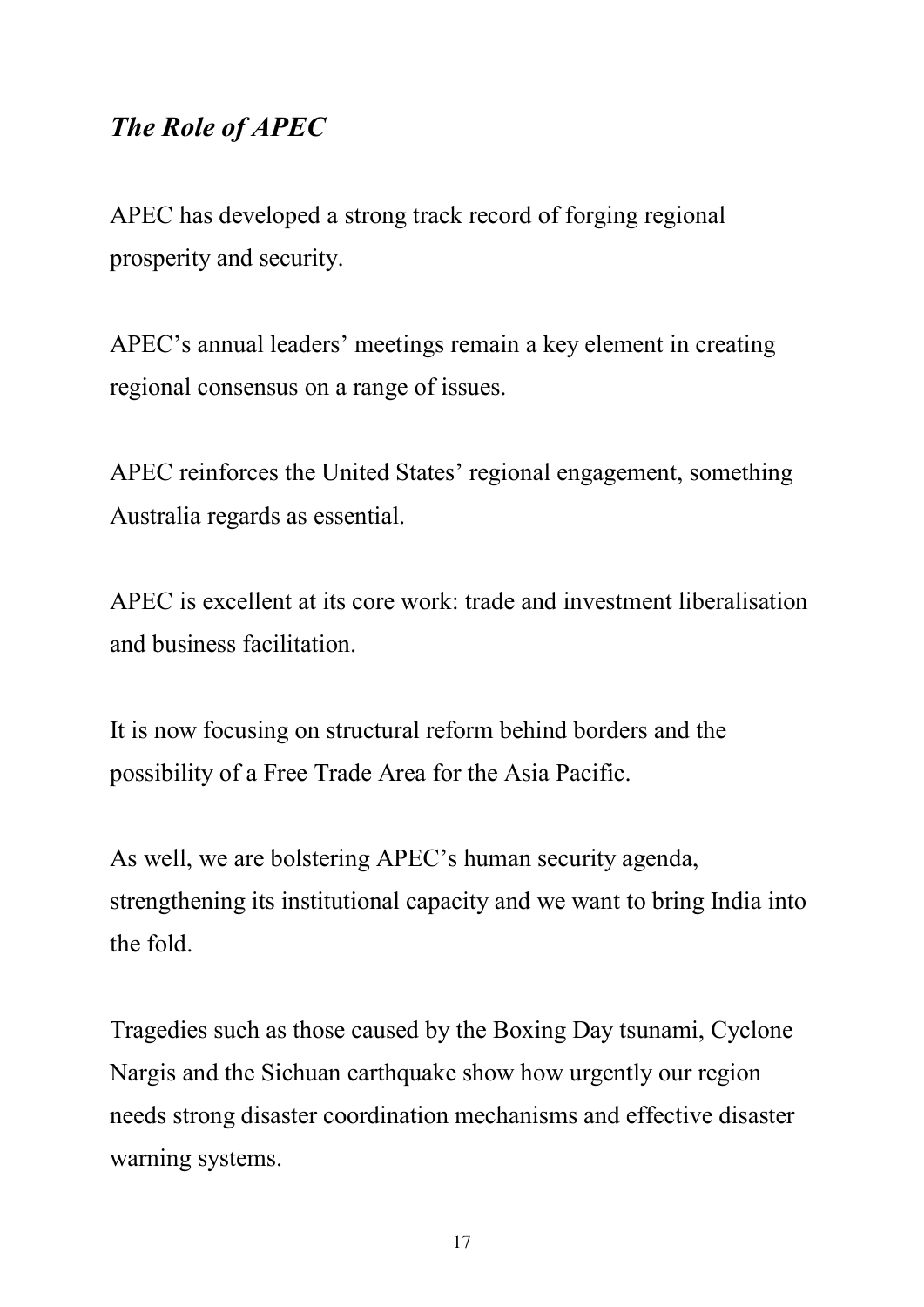That's why the Prime Minister and President Yudhoyono recently agreed to take to this year's APEC Leaders' Meeting a joint proposal on how to strengthen regional disaster response work.

We remain keen to work with and in APEC to secure ambitious trade and investment outcomes in the Asia-Pacific.

APEC has an important role to play alongside ASEAN and ASEAN related mechanisms.

They each make a unique positive and constructive contribution to regional relations and regional cooperation.

APEC, ASEAN, the ASEAN Regional Forum and the East Asia Summit processes can and should continue to develop in this complementary fashion.

The reason Australia is able to work so well in these various regional bodies is that we share a common objective with our partners.

We all want to see a stable and prosperous Asia-Pacific.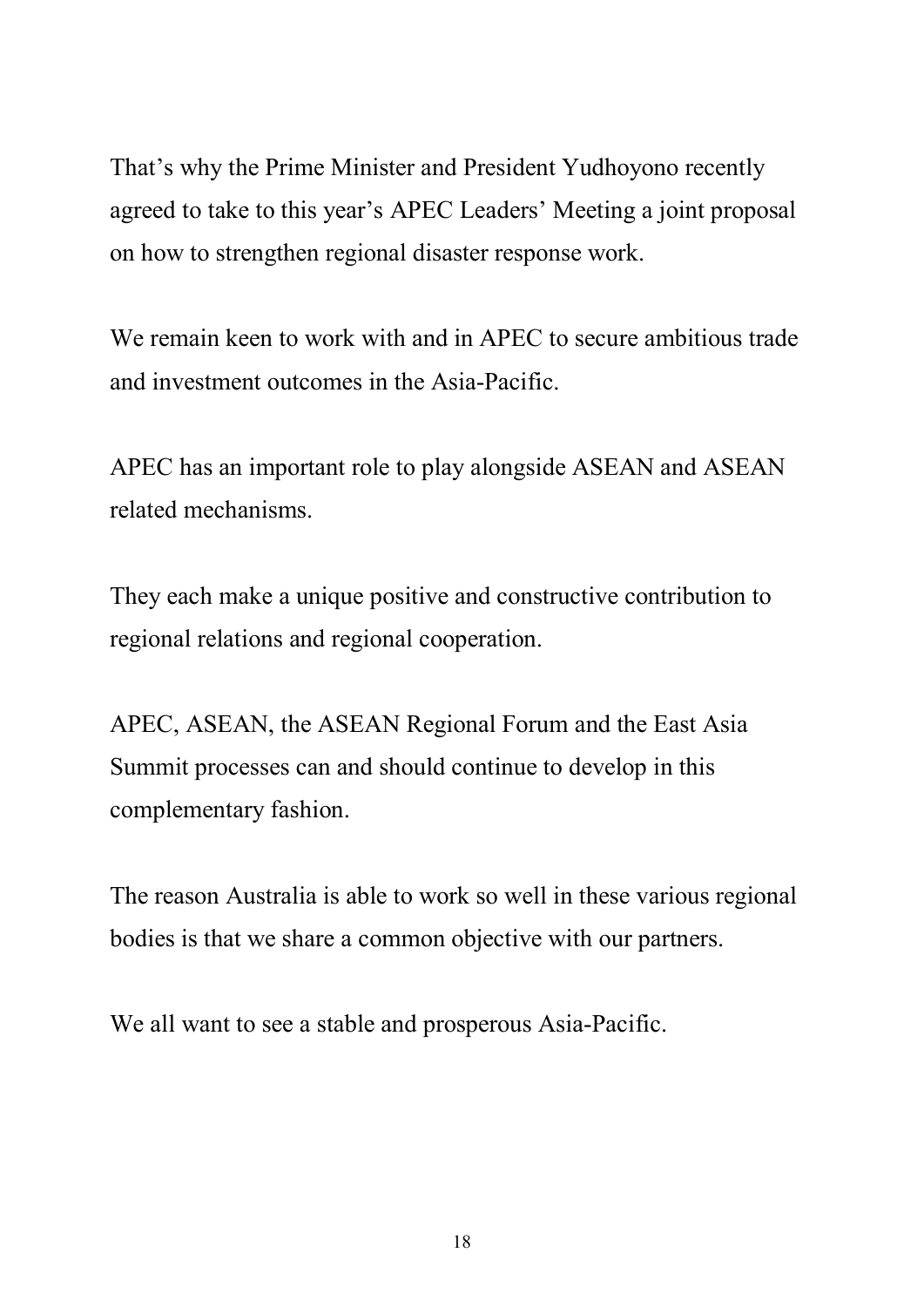All of the mechanisms to which I've referred are essential conduits and catalysts for common action. That's why Australia remains so committed to working even more closely with them.

In the three and a half decades since Australia became a dialogue partner with ASEAN the changes in the region have been enormous. And the prospects and potential for even greater change is upon us this century.

For this reason, we need to think about how to position our region to adapt to and exploit these changes, and to better shape and influence them.

That's why, consistent with our commitment of comprehensive engagement with the Asia-Pacific region, the Prime Minister recently announced an Asia Pacific community initiative.

#### *Evolving Regional Architecture: the next steps*

Shaping our evolving regional architecture in ways that suit the diverse nation states of our region is a challenging task, but it's a task which the Government believes Australia must be engaged in.

The Prime Minister's initiative has started a conversation with our friends and neighbours about how the Asia Pacific regional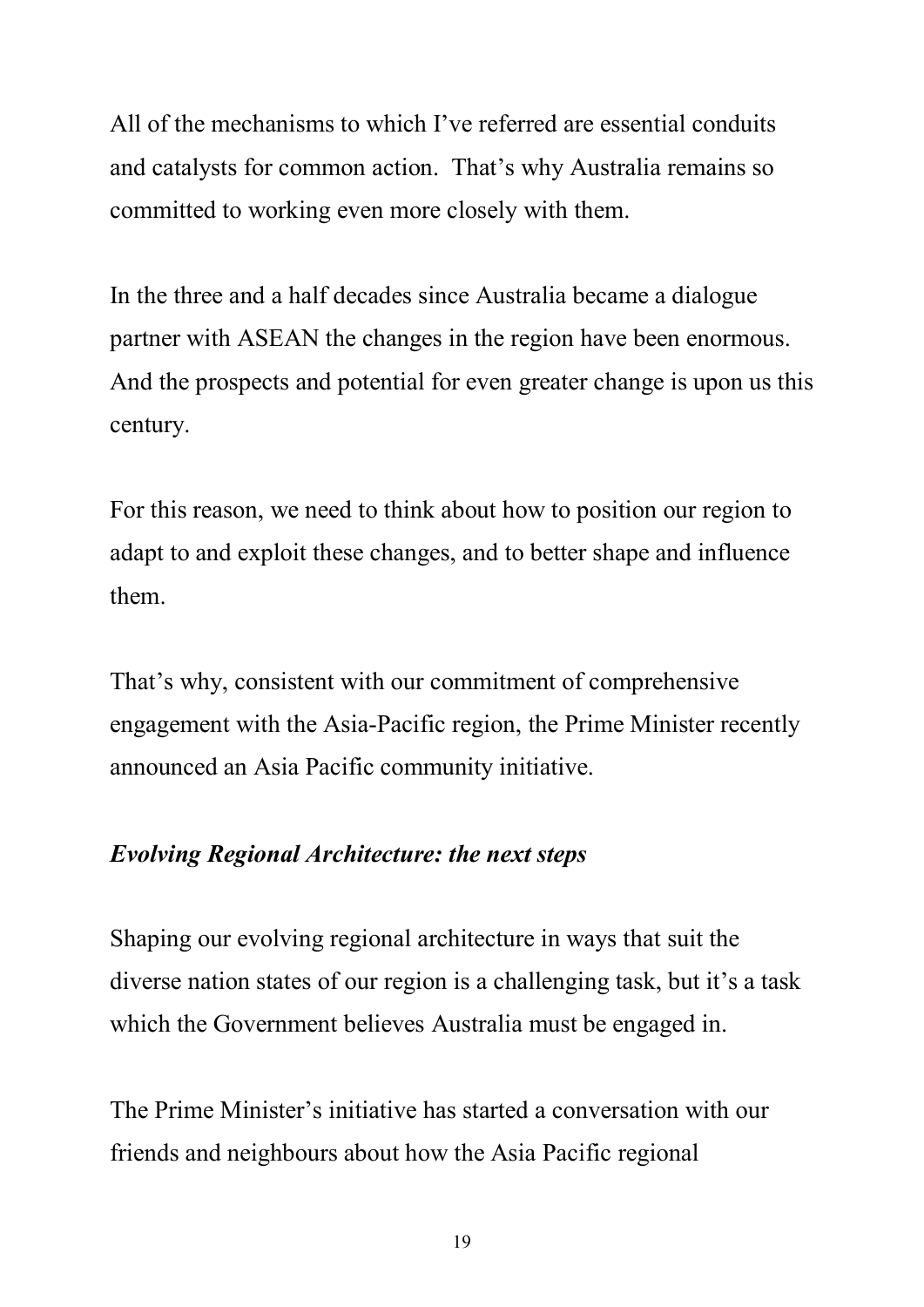architecture might evolve to meet future strategic, security, economic and political challenges and opportunities.

It's about what best regional architecture might prepare us for these emerging regional and global challenges.

The Asia Pacific community initiative encourages a debate about where we want to be in 2020, as world economic and political influence continues its inexorable shift to Asia.

The challenges we face are substantial:

shifts in the distribution of strategic, economic and military influence within the international system;

climate change and the increasing scarcity of natural resources including fresh water, arable land and energy supplies;

the power of non-state actors, transnational criminal groups and terrorists;

weapons proliferation, including the risk of nuclear, biological or chemical weapons falling into the hands of terrorists;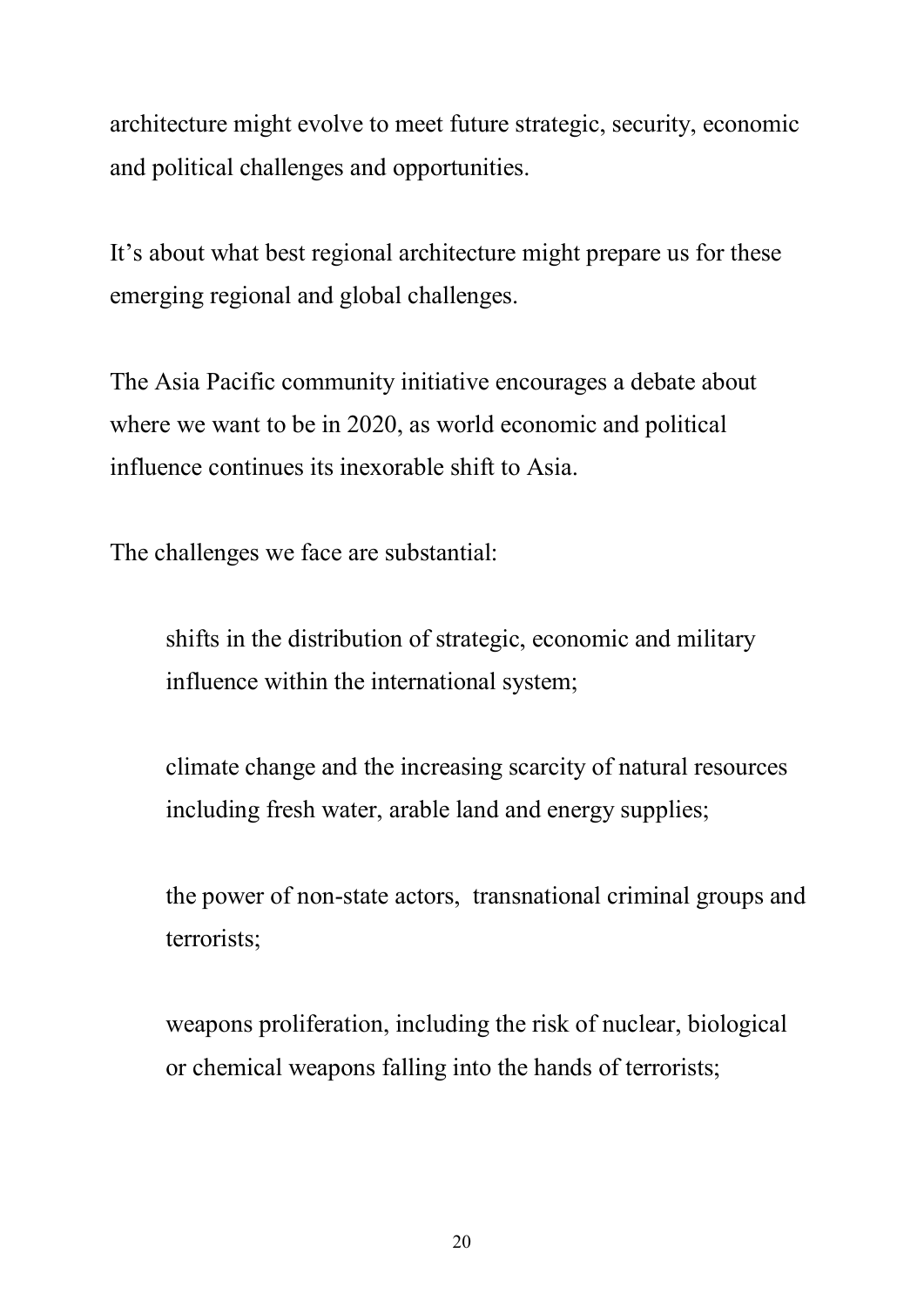health pandemics, and their potentially catastrophic impact on human lives, trade flows and the movement of people; and

poverty and inequalities in the distribution of wealth due to the varying rates of adaptation to economic globalisation.

Australia and the region have a great opportunity to create something that can help us collectively to address these challenges.

The initiative centres on the idea of having a regional process that would for the first time:

span the Asia- Pacific, and include the US, Japan, China, India, Indonesia and other States in the region;

engage in the full spectrum of dialogue, cooperation and action on strategic, security, economic and political matters;

encourage the development of a genuine and comprehensive sense of community, whose primary operating principle was cooperation.

This conversation doesn't diminish any of the existing regional bodies. On the contrary, they will continue to play their essential roles.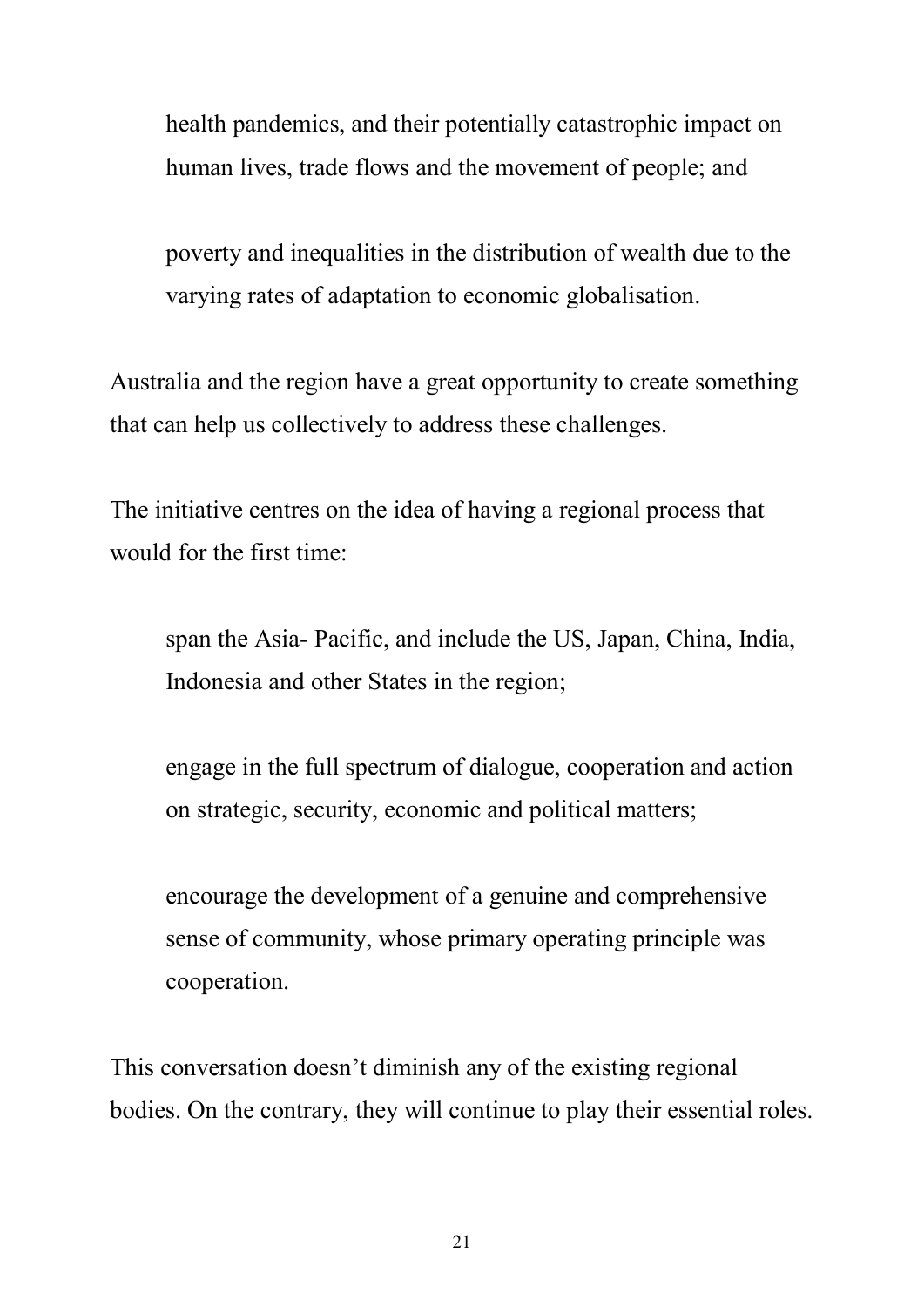There could be a new piece of architecture, as ASEAN and APEC once were. Or it could evolve and emerge from and through the existing architecture, as the ASEAN Regional Forum and the East Asia Summit have.

As currently configured, none of the current architecture is comprehensive in membership, scope or purpose.

India is not a part of APEC.

The United States is not part of the East Asia Summit.

We don't have a single piece of architecture where all of the key regional players can be in the same room at the same time talking about both economic and strategic matters.

As you know the Prime Minister has appointed a special envoy, Richard Woolcott, to engage with the region's political and intellectual leaders and pursue this conversation.

And I certainly look forward to continuing this conversation in my meetings in Singapore next week, as I have recently with various of my counterparts.